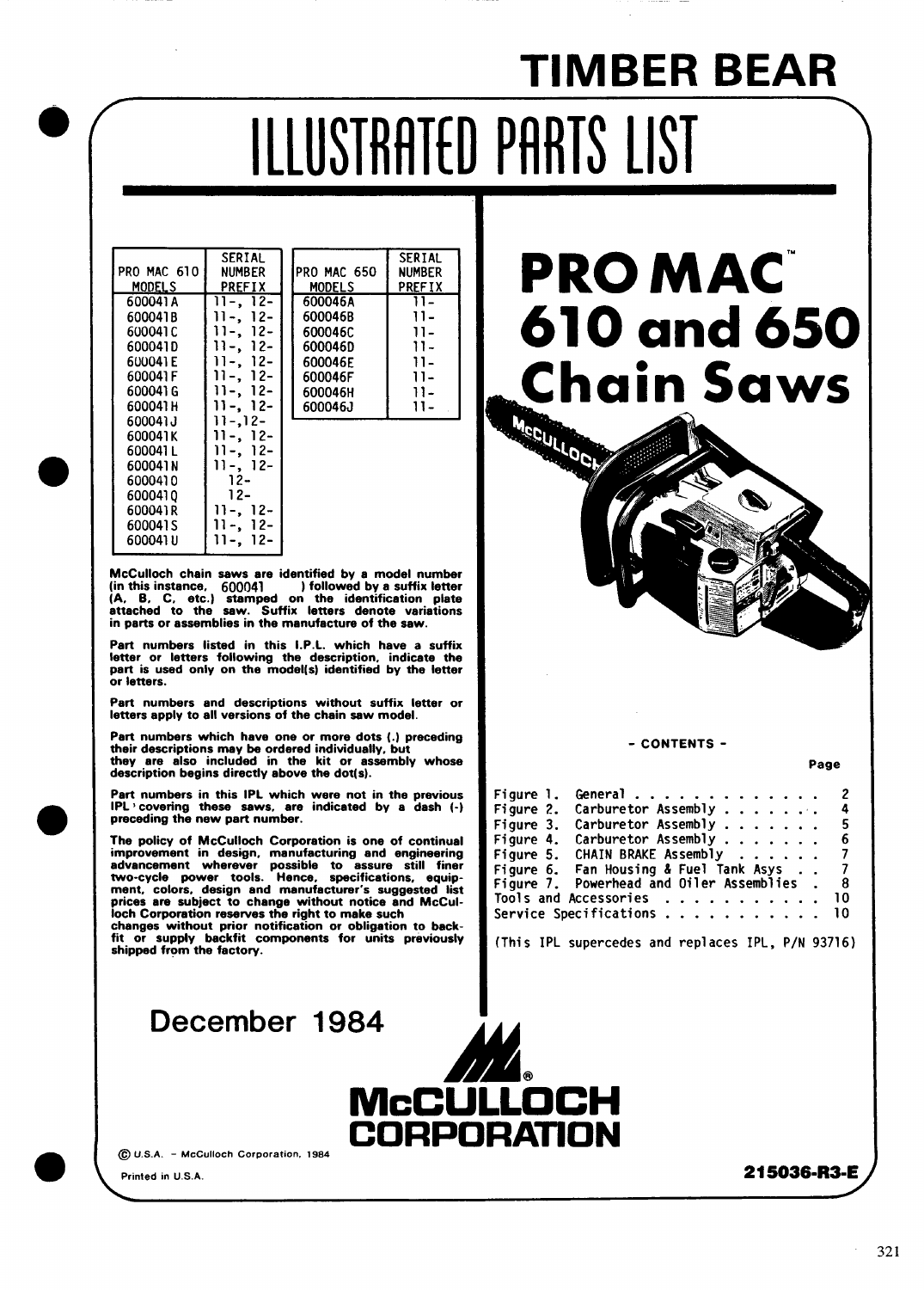<span id="page-1-0"></span>**PRO MAC<sup>\*</sup>**<br>610/650

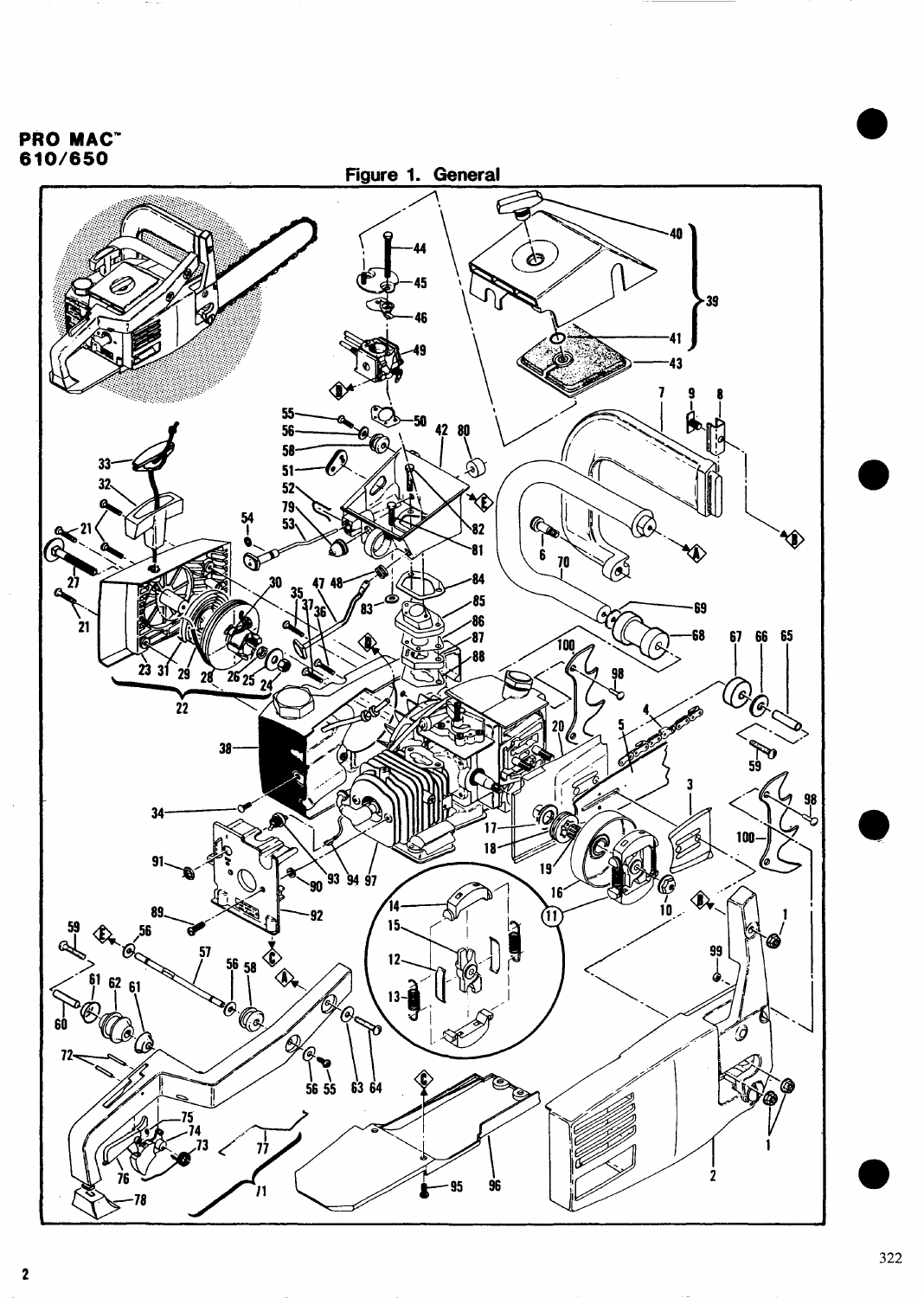PRO MAC  $\epsilon$ al 610/650

| Figure 1. | Genera |
|-----------|--------|
|           |        |

|                                         |                       | Figure 1.                                                                                               |                         | Gen               |
|-----------------------------------------|-----------------------|---------------------------------------------------------------------------------------------------------|-------------------------|-------------------|
| ITEM<br>NO.                             | <b>PART</b><br>NUMBER | UNITS PER<br>DESCRIPTION<br>ASY.                                                                        |                         | <b>ITE</b><br>NO. |
| <sup>1</sup><br>$\overline{\mathbf{c}}$ | 213169                | Nut - HEX Flange<br>CHAIN BRAKE ASY. (FIGURE 5)                                                         | 3                       | 48<br>49          |
| 3                                       | 64325                 | Plate - Bar Protector                                                                                   | ı                       | 50                |
| 4<br>5                                  |                       | Chain Assembly<br>Bar Assembly                                                                          |                         | 51<br>52          |
| 6                                       | 95671                 | Screw - Brake Arm                                                                                       | 1                       | 53                |
| $\overline{\mathbf{z}}$                 | 91989B                | Arm - Brake Actuator                                                                                    | <sup>1</sup>            | 54                |
| 8                                       | 93721                 | Channel - Brake Arm                                                                                     | ī                       | 55.               |
| 9<br>10                                 | 93746<br>92457        | Stud - Brake<br>Nut - Hex Flange M10 $\times$ 1.25                                                      | ī<br>J                  | 56<br>57          |
| 11                                      | 214301                | Clutch Assembly                                                                                         | <sup>1</sup>            | 58                |
| 12                                      | 64583                 | Retainer - Clutch Shoe<br>$\ddot{\phantom{a}}$                                                          | $\overline{\mathbf{c}}$ | 59                |
| 13                                      | 83223                 | . Spring - Clutch                                                                                       | $\overline{c}$          | 60                |
| 14<br>15                                | 67233<br>214300       | . Kit - Clutch Shoe<br>Rotor - Clutch                                                                   | ĭ<br>ı                  | 61<br>62          |
| 16                                      | 214200                | 1 Drum/Spkt. Assembly (Spur)                                                                            | J                       | 63                |
| 17                                      | 86958                 | Washer - Shim                                                                                           | ĭ                       | 64                |
| 16<br>17                                | 95165                 | ℗<br>Drum/Spkt. Assembly (Spur)                                                                         | ī                       | 65                |
| 18                                      | 86958<br>86344        | Õ<br>. Washer - Shim<br>Sprocket - 7T.375P<br>$\sim$                                                    | 1<br>ì                  | 66<br>67          |
| 16                                      | 951 66                | ම<br>ම<br>Drum/Spkt. Asy. - 7T .375P                                                                    | ı                       | 67                |
| 17                                      | 86958                 | ම<br>ම<br>. Washer - Shim                                                                               | 1                       | 68                |
| 18<br>19                                | 86145<br>215720       | Sprocket - 7T .375P<br>Bearing - Needle                                                                 | ı<br>Ĩ                  | 69<br>70          |
| 20                                      | 92354                 | Jacket - Cylinder                                                                                       | ı                       | 71                |
| 21                                      | 120081                | Screw - Pan Hd M4 x 16 (SEMS) 4                                                                         |                         | 72                |
| 22                                      | 219159                | Starter Assembly                                                                                        | 1                       | 73                |
| 23<br>24                                | 95353<br>111038       | Kit - Starter Housing<br>$\ddot{\phantom{0}}$<br>Nut - $1/4-20$<br>$\mathbf{r}$<br>$\ddot{\phantom{0}}$ | 1<br>Ĩ.                 | 74<br>75          |
| 25                                      | 95401                 | Washer - Starter<br>$\ddot{\phantom{a}}$                                                                | ĭ                       | 76                |
| 26                                      | 216589                | . Spacer - Starter<br>$\ddot{\phantom{0}}$                                                              | 1                       | 77                |
| 27<br>28                                | 215848<br>216758      | Step Bolt - Starter<br>$\ddot{\phantom{0}}$                                                             | Ŧ<br>ĩ                  | 78<br>79          |
| 29                                      | 87670                 | . Drum Assembly - Starter<br>Rope - Starter<br>$\ddot{\phantom{0}}$<br>$\ddot{\phantom{0}}$             | ı                       | 80                |
| 30                                      | 217730                | Bushing - Rope<br>$\ddot{\phantom{a}}$                                                                  | ĭ                       | 81                |
| 31                                      | 87680                 | Spring - Starter Rewind                                                                                 | 1                       | 82                |
| 32<br>33                                | 93137<br>214699       | Starter Handle<br>Insert Handle                                                                         | ľ<br>ı                  | 83<br>84          |
| 34                                      | 120002                | Screw - Pan Hd M5 $\times$ 14                                                                           | 1                       | 85                |
| 35                                      | 93232                 | Screw - Fan Housing (M5 $\times$ 40) 1                                                                  |                         | 86                |
| 36<br>37                                | 93233                 | Screw - Fan Housing<br>$(M5 \times 35)$ 1                                                               |                         | 87<br>88          |
| კგ                                      | 93234                 | Screw - Fan Housing (M5 $x$ 30)<br>Fan Housing & Fuel Tank Asy.                                         | <sup>1</sup>            | 89                |
|                                         |                       | (Figure 6)                                                                                              |                         | 90                |
| 39                                      | 217651                | Cover Asy. - Air Cleaner                                                                                | ı                       | 91                |
| 40<br>41                                | 91991<br>110565       | Knob - Air Cleaner Cover<br>Ring - Retaining                                                            | 1<br>ı                  | 92<br>93          |
| 42                                      | 95215                 | Kit - Air Box                                                                                           | <sup>1</sup>            | 94                |
| 43                                      | 214226                | Filter - Air                                                                                            | 1                       | 95                |
| 44<br>45                                | 120004<br>91938       | Screw - Hx Hd M5 $\times$ 56                                                                            | $\overline{c}$          | 96<br>97          |
|                                         | 94482                 | Bracket Asy. - Air Cleaner<br>Choke & Rod Kit                                                           | T<br>ı                  | 98                |
| 46                                      | 94151                 | Choke Carburetor                                                                                        | 1                       | 99                |
| 47                                      | 94171                 | Rod - Choke                                                                                             | ľ                       | 100               |

| <b>ITEM</b><br>NO. | PART<br>NUMBER              | UNITS PER<br>DESCRIPTION<br>ASY.                                                       |
|--------------------|-----------------------------|----------------------------------------------------------------------------------------|
| 48                 | 93261                       | Grommet – Choke<br>1                                                                   |
| 49                 |                             | Carburetor Asys. (Fig. 2,3,4)                                                          |
| 50                 | 91924                       | Gasket - Carburetor<br>1                                                               |
| 51                 | 91995A                      | Grommet - Carburetor Needle<br><sup>1</sup>                                            |
| 52                 | 93458                       | Clip - Oiler Button<br>1                                                               |
| 53                 | 92067A                      | ı<br>Button/Rod Assembly - Oiler                                                       |
| 54                 | 105614                      | "O" Ring<br>1                                                                          |
| 55.                | 215266                      | 2<br>Screw - Pan M5 Special                                                            |
| 56                 | 110990                      | 4<br>Washer                                                                            |
| 57                 | 93252A                      | Strut - Handle<br>ī                                                                    |
| 58                 | 93253                       | $221$<br>$212$<br>Grommet - Strut                                                      |
| 59                 | 111015                      | Screw - Pan Head $1/4-14 \times 2.5$                                                   |
| 60                 | 92071                       | Spacer                                                                                 |
| 61                 | 92066                       | Cup - Isolator                                                                         |
| 62                 | 92065                       | Ì<br>⊙ Isolator                                                                        |
| 63                 | 102115                      | i<br>Washer - Plain                                                                    |
| 64                 | 111014                      | ı<br>Screw - Pan Hd $1/4-14 \times 1.75$                                               |
| 65                 | 92071                       | l<br><b>Spacer</b>                                                                     |
| 66                 | 111027                      | Ì<br>Washer - Plain                                                                    |
| 67                 | 93913                       | 4 Isolator                                                                             |
| 67                 | 94847                       | $\begin{array}{c} 1 \\ 2 \\ 1 \end{array}$                                             |
| 68                 | 94140                       | <b>⑤</b> Isolator<br>⑥ Isolator                                                        |
| 69                 | 111027                      | i<br>Washer - Plain                                                                    |
| 70                 | 91 951                      | 1<br>Frame                                                                             |
| 71                 | 94255                       | Handle/Boot Assembly                                                                   |
| 72                 | 110994                      | $Pin - Roll$                                                                           |
| 73                 | 93771                       | $\begin{array}{c} 1 \\ 2 \\ 1 \end{array}$<br>$\ddot{\phantom{a}}$<br>Spring - Trigger |
| 74                 | 93538A                      |                                                                                        |
| 75.                | 111013                      | 1<br>. Trigger<br>i                                                                    |
| 76                 | 91955                       | Screw - Set-<br>$\bullet$<br>i<br>. Release - Trigger                                  |
| 77                 | 214504                      | 1<br>Rod - Throttle                                                                    |
| 78.                | 93459                       | $\ddot{\phantom{0}}$<br>$\mathbf i$<br>Boot - Handle                                   |
| 79                 | 69597                       | $\ddot{\phantom{0}}$<br>ı<br>Boot - Control Rod                                        |
| 80                 | 92161                       | ï<br>Seal - Air Box                                                                    |
| 81                 | 120037                      | 1<br>Screw - Hx Hd M5 $\times$ 25 (SEMS)                                               |
| 82                 | 120039                      |                                                                                        |
| 83                 | 93460                       | Screw - Hx Hd $M5 \times 30$ (SEMS)<br>2<br>1<br>Washer - Insulator                    |
| 84                 | 94018                       | i<br>Gasket - Air Box                                                                  |
| 85                 | 94017A                      | ĭ<br>Insulator - Carburetor                                                            |
| 86                 | 91 933                      | 1<br>Gasket - Air Box                                                                  |
| 87                 | 91934                       | İ<br>Insulator - air Box                                                               |
| 88                 | 92038                       | ı<br>Gasket - Insulator                                                                |
| 89                 | 120037                      | Screw - Hx Hd M5 $x$ 25 (SEMS)<br>$\overline{c}$                                       |
|                    |                             |                                                                                        |
| 90<br>91           | 93460<br>104810             | Washer - Insulator<br>1<br>1<br>Nut - Hx 15/32-32                                      |
| 92                 | 92004                       | ı<br>Shroud - $Cylinder$                                                               |
| 93                 | 93890                       | ı<br>Ignition<br>Switch $-$                                                            |
| 94                 | 92466                       | ı<br>Wire Assembly - Switch                                                            |
| 95                 | 120002                      | 4<br>Screw - Pan Hd M5 x 14                                                            |
|                    |                             |                                                                                        |
| 96                 | 214670                      | ı<br>Shroud - Bottom                                                                   |
| 97                 |                             | Powerhead & Oiler Asys.<br>4)<br>(Fig.                                                 |
| 98                 | 120002<br>$\circ$<br>120044 | Screw - Pan Hd M5 $x$ 14<br>4                                                          |
| 99                 | ◉                           | 2<br><b>(6) Nut - Hx M5 Lock</b><br>2                                                  |
| 100                | 93668                       | Spike                                                                                  |
|                    |                             |                                                                                        |

**@ [Us](#page-1-0)ed on PM 610 models with serial number prefix 1[2-.](#page-1-0)**

**[@llse](#page-1-0)d on all models with serial number prefix 11- [except](#page-1-0) those with suffix letter A.**

**@ Used on models with serial number prefix 11- and suffix letter A.**

- **@PM600 models with suffix letterJ will use a second Isolator, P/N94847, in place of Isolator,** P/N 94140 (Item 68).
- @ **Used on PM 650 models with suffix letter J.**

**@ Optional equipment.**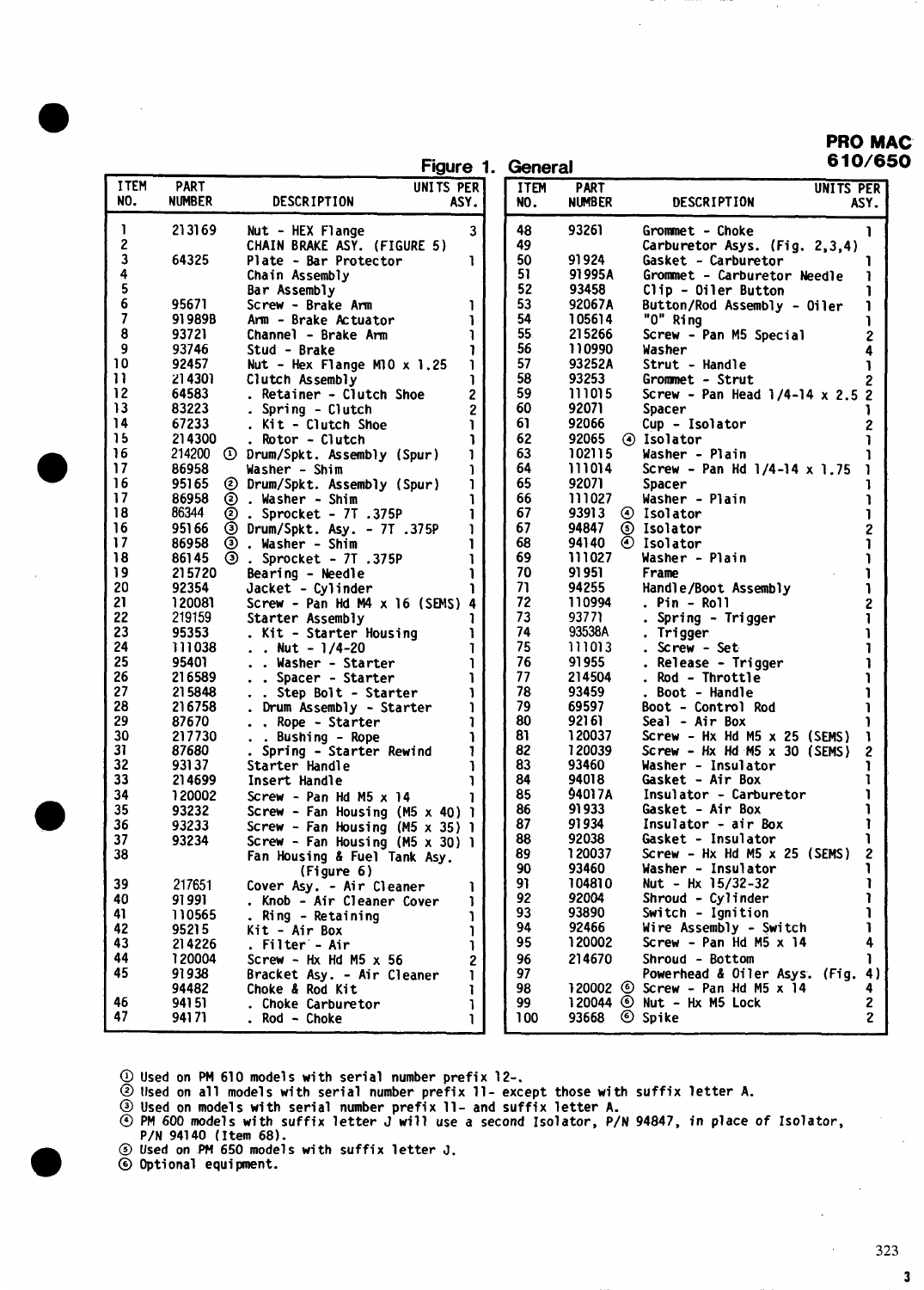### <span id="page-3-0"></span>PRO MAC"

**4**





| <b>I TEM</b><br>NO. | <b>PART</b><br><b>NUMBER</b>                                                                                          | DESCRIPTION                                                                                                                                                                                                                                                                                                                                                                                               | UNITS PER<br>ASY. | <b>ITEM</b><br>NO.                                                                     | <b>PART</b><br><b>NUMBER</b>                                                                                                      | DESCRIPTION                                                                                                                                                                                                                                                                                                                                                                                | UNITS PER<br>ASY. |
|---------------------|-----------------------------------------------------------------------------------------------------------------------|-----------------------------------------------------------------------------------------------------------------------------------------------------------------------------------------------------------------------------------------------------------------------------------------------------------------------------------------------------------------------------------------------------------|-------------------|----------------------------------------------------------------------------------------|-----------------------------------------------------------------------------------------------------------------------------------|--------------------------------------------------------------------------------------------------------------------------------------------------------------------------------------------------------------------------------------------------------------------------------------------------------------------------------------------------------------------------------------------|-------------------|
| 8<br>10<br>12       | $93739 *$<br>94797<br>$\Omega$<br>94798<br>94700<br>94789<br>94788<br>94787<br>$\sim$ $ -$<br>94793<br>94792<br>94794 | Carburetor - Tillotson<br>HK 19A (PM 610)<br>. Needle - Hi Speed + Idle<br>. Spring - Needle Adjustment<br>$\odot$ . Screw - Idle Speed<br>$\odot$ . Spring - Idle Speed Screw<br>. Screw - Diaphragm Cover<br>. Cover - Diaphragm<br>$\odot$ . Diaphragm<br>$\omega$ . Gasket - Diaphragm<br>. Screw - Pump Cover<br>. Cover - Fuel Pump<br>$\Omega$ . Gasket - Fuel Pump<br>$①$ . Diaphragm - Fuel Pump |                   | 13<br>14<br>15<br>16<br>17<br>18<br>19<br>20<br>21<br>22<br>23<br>24<br>25<br>26<br>27 | 94796<br>94800<br>$\Omega$<br>94802<br>$\Omega$<br>94786<br>94807<br>(1)<br>94811<br>94810<br>94808<br>94809<br>$\left( 1\right)$ | . Screen - Fuel Strainer<br>1 . Pin - Inlet Lever<br>. Lever - Inlet<br>. Spring - Inlet<br>. Needle- Inlet<br>. Body - Module<br>Gasket - Module Metering<br>. Ring - Retaining<br>. Screen - Body Channel<br>. Screw - Throttle Lever Ret.<br>. Lever - Throttle<br>. Screw-Throttle Shutter Ret.<br>. Shutter - Throttle<br>. Shaft Assembly - Throttle<br>. Spring-Throttle Shaft Ret. |                   |

**\* One of three carburetors used alternately on PM 610 Models. Identify carburetor before ordering service repair parts.**

**@ Contained in Repair Kit, P/N 94813.**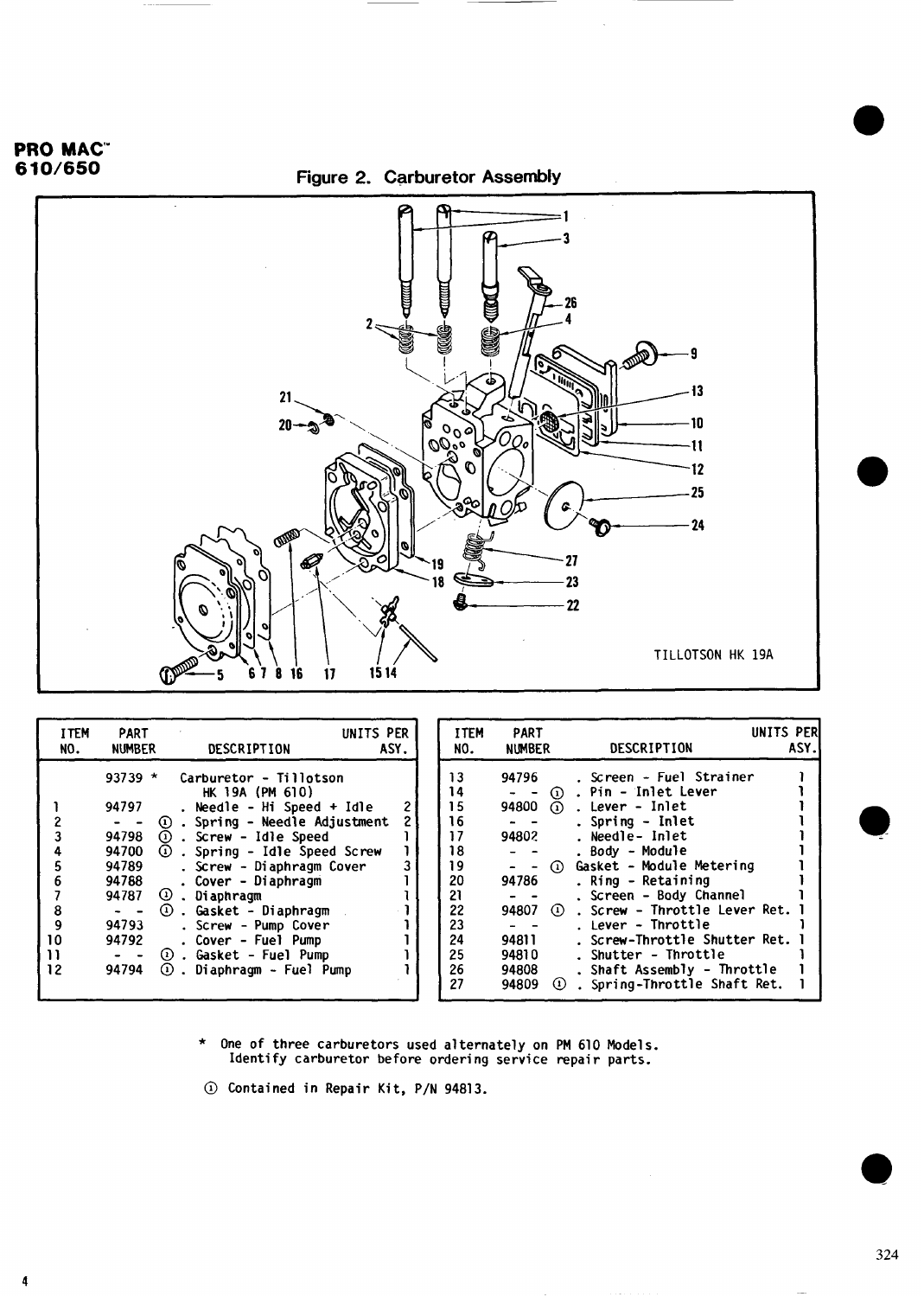### PRO MAC" 610/630

<span id="page-4-0"></span>

| <b>ITEM</b><br>NO.                    | <b>PART</b><br><b>NUMBER</b> | UNITS PER<br>DESCRIPTION                                                                                                                                                                                                                                                                                                                                                   | ASY.                | <b>ITEM</b><br>NO.                                                         |
|---------------------------------------|------------------------------|----------------------------------------------------------------------------------------------------------------------------------------------------------------------------------------------------------------------------------------------------------------------------------------------------------------------------------------------------------------------------|---------------------|----------------------------------------------------------------------------|
| 2<br>3<br>4<br>5<br>6<br>8<br>9<br>10 | 95763A $*$<br>95631<br>ന     | Carburetor - Walbro HDB -6A<br>(PM 610)<br>Carburetor - Walbro HDB-7A<br>(PM 650)<br>. Needle - Hi Speed & Idle<br>. Spring - Needle Adjustment<br>. Screw – Idle<br>. Spring - Idle Adjustment<br>. Governor Asy. (HDB-7A Only)<br>Screw - Metering Cover<br>Cover - Metering Diaphragm<br>$-$ ① ②. Diaphragm Asy. - Metering<br>$-$ (1) (2). Gasket – Metering Diaphragm | 2<br>$\overline{c}$ | 13<br>14<br>15<br>16<br>17<br>18<br>19<br>20<br>21<br>22<br>23<br>24<br>25 |
| 11<br>12                              | $\Omega$<br>$(1)$ (2)        | . Screw – Circuit Plate<br>Plate Assembly - Circuit<br>Gasket - Circuit Plate                                                                                                                                                                                                                                                                                              |                     | 26<br>27<br>28                                                             |

 $\bullet$ 

| <b>ITEM</b> | PART                        | UNITS PER                         |      |
|-------------|-----------------------------|-----------------------------------|------|
| NO.         | NUMBER                      | <b>DESCRIPTION</b>                | ASY. |
| 13          | $\left( 1\right)$<br>(2)    | Valve - Inlet Needle              |      |
| 14          | $\circled{2}$ .<br>$\Omega$ | Spring - Metering Lever           |      |
| 15          | のの.                         | Ring - Screen Retaining           |      |
| 16          |                             | $-$ (i) (2). Screen - Check Valve |      |
| 17          |                             | 1 . Retainer - Check Valve        |      |
| 18          |                             | . Valve - Check                   |      |
| 19          |                             | Screw - Fuel Pump Cover           |      |
| 20          |                             | Cover - Fuel Pump                 |      |
| 21          | $^{\circ}$                  | $(2)$ . Gasket - Fuel Pump        |      |
| 22          | - ග                         | 2. Diaphragm - Fuel Pump          |      |
| 23          |                             | $-(1)(2)$ . Screen - Inlet        |      |
| 24          |                             | . Screw - Valve                   |      |
| 25          |                             | . Stop - Throttle                 |      |
| 26          |                             | Valve - Throttle                  |      |
| 27          |                             | . Shaft Assembly - Throttle       |      |
| 28          | (1)                         | . Spring Throttle Return          |      |
|             |                             |                                   |      |

**\* One of three carburetors used alternately on PM 610 models. Identify carburetor before ordering se;vice repair parts.**

**Contained in Major Repair Kit, P/N 217075.**

**Contained in Minor Repair Kit, P/N 217077.**

**NOTE : Items are listed for identification and disassembly sequence purposes and ONLY those items included** in the Major and Minor Repair **Kits are available as service replacement parts.**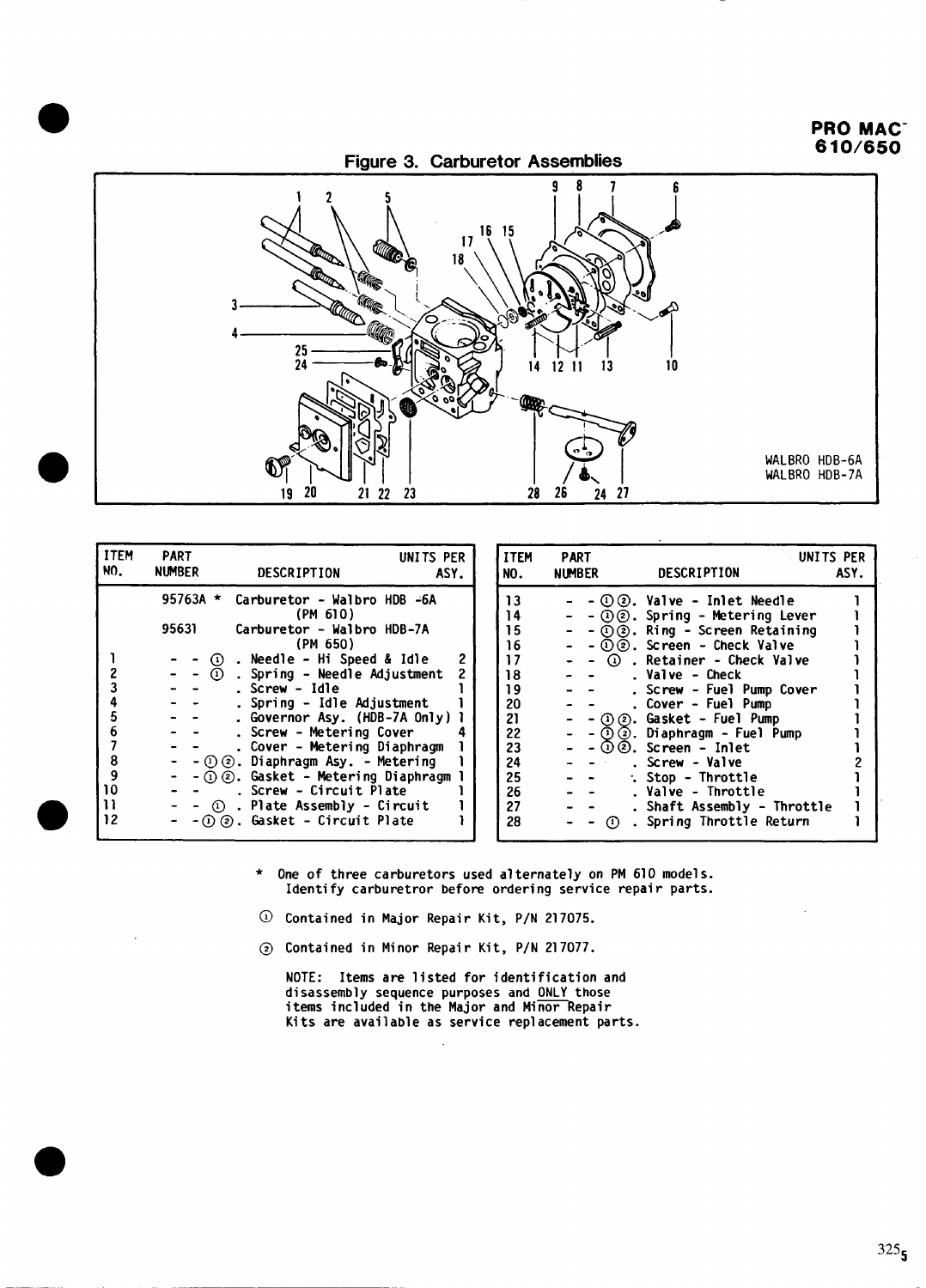#### <span id="page-5-0"></span>PRO MAC<sup>-</sup> 610/650





| <b>ITEM</b><br>NO.  | <b>PART</b><br><b>NUMBER</b>                 | DESCRIPTION                                                                                                                                                                                                                                                                                                                                                                                                             | UNITS PER<br>ASY. | <b>ITEM</b><br>NO.                                                         | PART<br><b>NUMBER</b>                                                                                                                                                    | UNITS PER<br>DESCRIPTION                                                                                                                                                                                                                                                                                | ASY. |
|---------------------|----------------------------------------------|-------------------------------------------------------------------------------------------------------------------------------------------------------------------------------------------------------------------------------------------------------------------------------------------------------------------------------------------------------------------------------------------------------------------------|-------------------|----------------------------------------------------------------------------|--------------------------------------------------------------------------------------------------------------------------------------------------------------------------|---------------------------------------------------------------------------------------------------------------------------------------------------------------------------------------------------------------------------------------------------------------------------------------------------------|------|
| 8<br>10<br>12<br>13 | 501311<br>214954<br>91820<br>93945<br>214945 | 95763 * Carburetor Asy. (Zama C-2S)<br>. Screw - Pump Cover<br>. Cover - Pump<br>$214953$ ①. Kit - Pump Diaphragm<br>$\omega$ . Screen - Filter<br>$  (1)$ . Screw - Adjustment<br>$-$ - $\circled{1}$ . Spring - Adjustment Screw<br>. Screw - Throttle Adjustment 1<br>. Piece - Friction<br>. Screw - Diaphragm Cover<br>. Cap<br>$\odot$<br>. Diaphragm - Main<br>$\Omega$<br>. Gasket - Main<br>. Disk<br>$^{(1)}$ |                   | 14<br>15<br>16<br>17<br>18<br>19<br>20<br>21<br>22<br>23<br>24<br>25<br>26 | 91814<br>93951<br>$\sim$ $\sim$<br>$\frac{1}{2} \left( \frac{1}{2} \right) = \frac{1}{2} \left( \frac{1}{2} \right)$<br>$\frac{1}{2} \left( \frac{1}{2} \right)$<br>$ -$ | 1). Screw Pin Lever<br>93942 $\circled{1}$ . Pin - Arm<br>$\cup$ . Arm - Needle Valve<br>① .Spring - Arm<br>. Plug – Welsh<br>① . Orifice - Main Fuel<br>Screw - Plate .<br>. Valve - Throttle<br>. Screw<br>. Lever - Throttle Adjustment<br>. Shaft Assembly - Throttle<br>. Spring - Throttle Return |      |

**\* One of three carburetors used alternately on PM 610 models. Identify carburetor before ordering service repair parts.**

**~ Contained in Repair Kit, P/N 214959.**

**NOTE: Items are listed for identification and disassembly sequer purposes and only those items with part numbers or items ~ontained included in the repair kit are available as service parts. 326**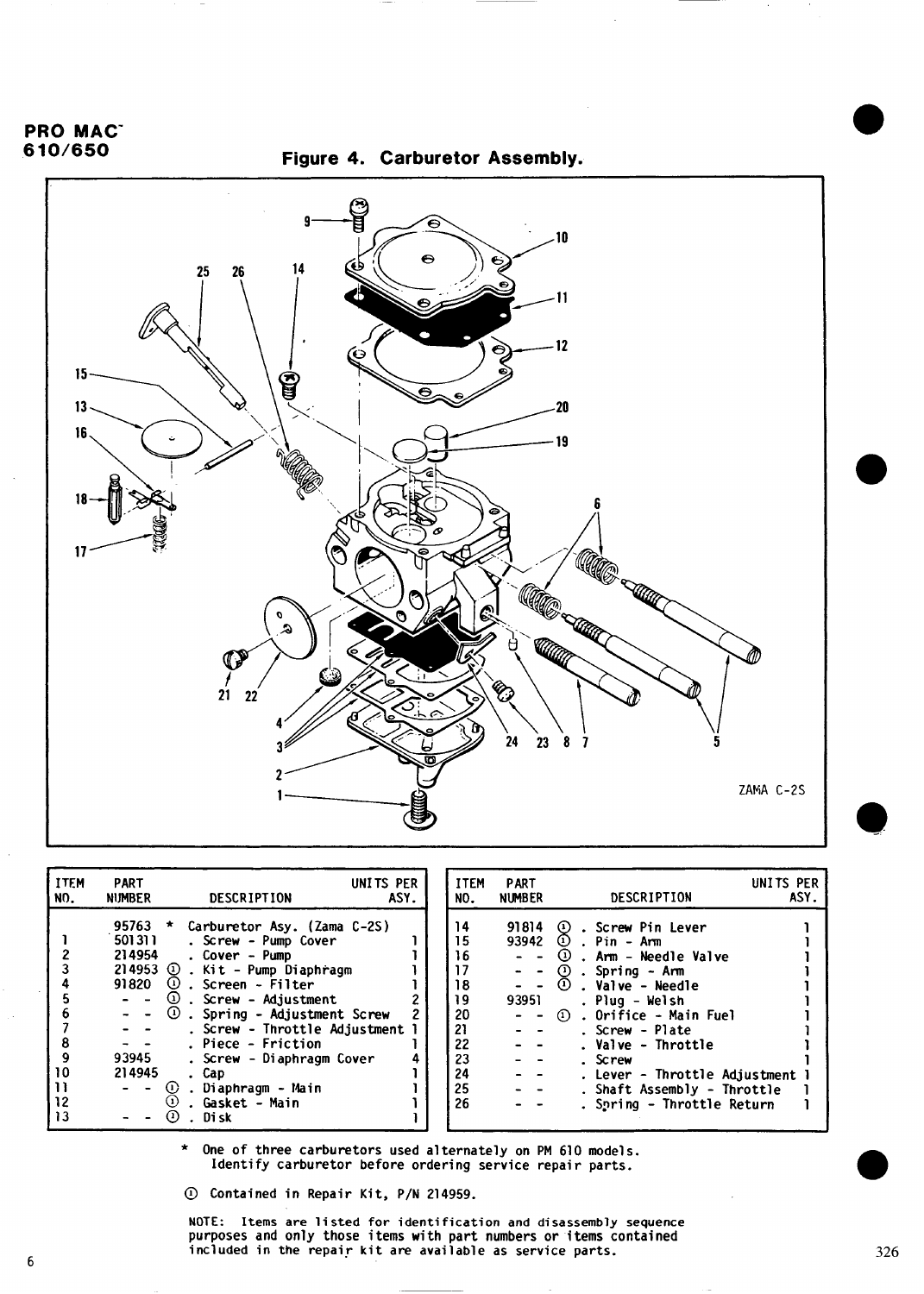

Figure 6. Fan Housing & Fuel Tank Assemblies

14

 $\overline{15}$ 

**120002 92178**

**Lrew - Pan Hd M5 x 14**

**stOD - Chain**

1 1

**7 120019**

**. screw - HxHdM5x13**



**@ If saw was originally equipped with Fuel Tank Assembly, P/N 93478, order individual parts as indicated. For complete replacement of Fuel Tank Assembly order P/N 94901.**

PRO MAC" 610/650

1

1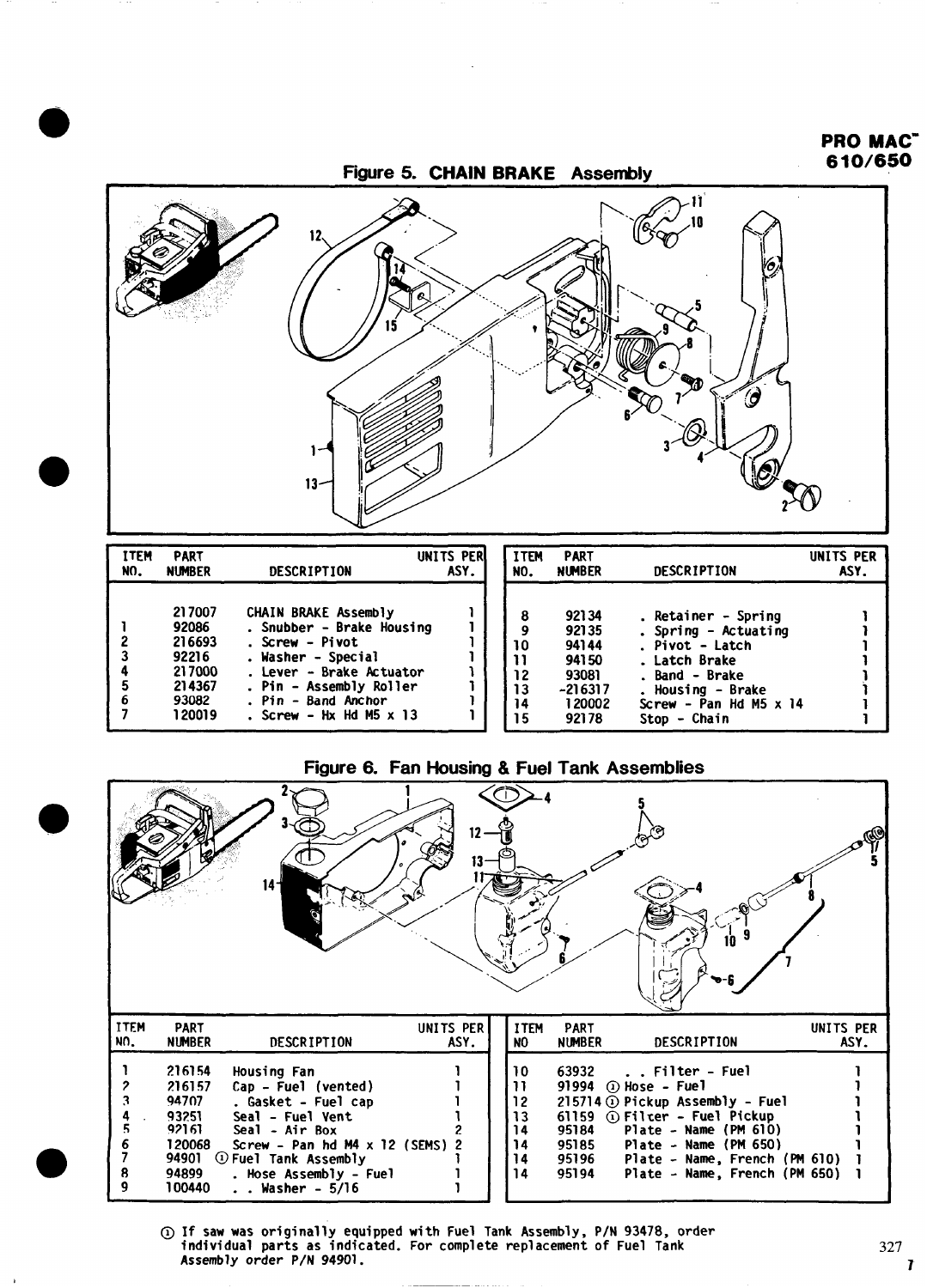## <span id="page-7-0"></span>**PRO MAC<sup>-</sup>610/650**



 $\triangledown$ -65

**68**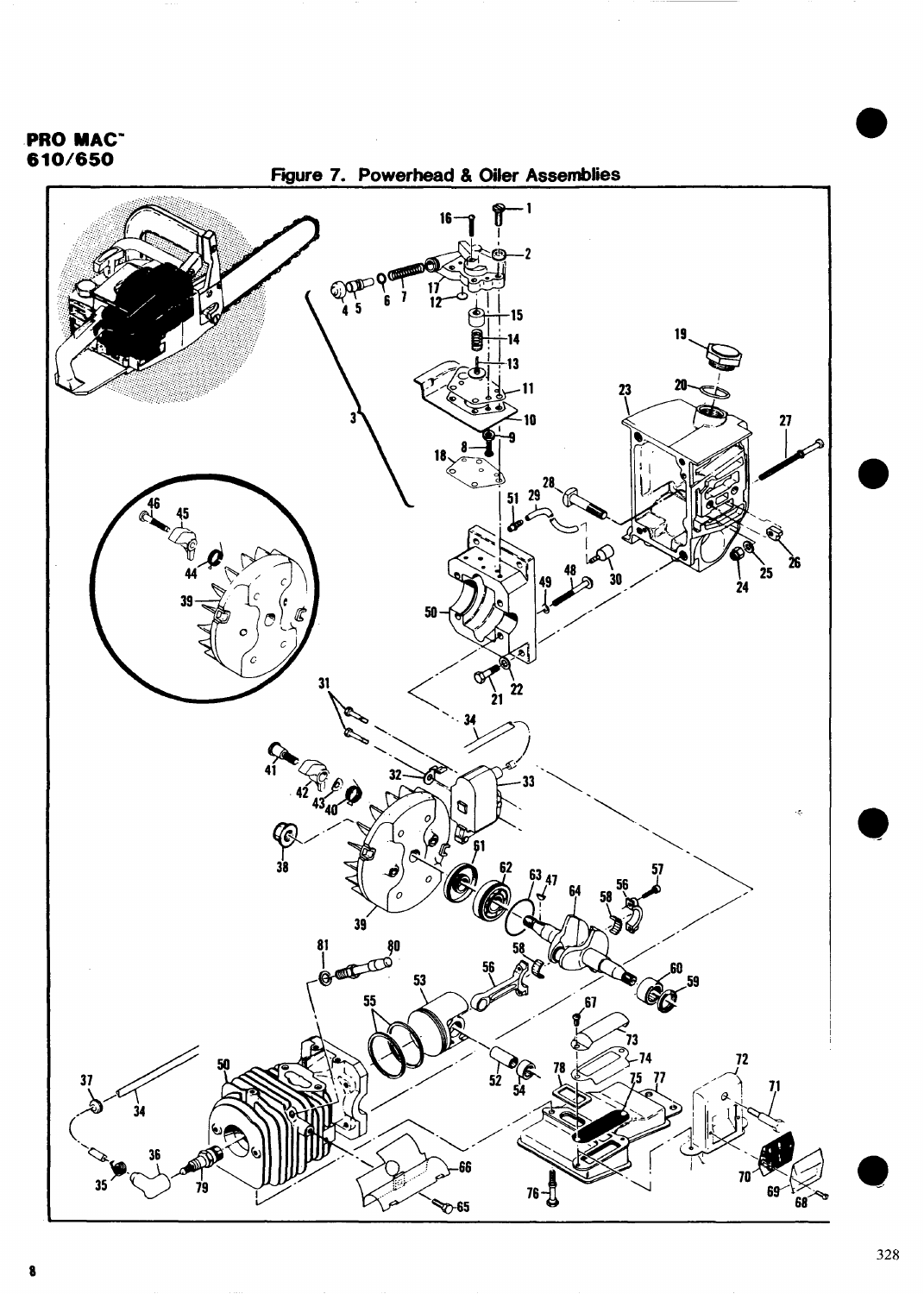PRO MAC" 10/650

|                         |                              | Figure 7. Powerhead & Oiler Assemblies. |                   |                    |                              |                                                       | 1V/ 4                            |
|-------------------------|------------------------------|-----------------------------------------|-------------------|--------------------|------------------------------|-------------------------------------------------------|----------------------------------|
| <b>ITEM</b><br>NO.      | <b>PART</b><br><b>NUMBER</b> | DESCRIPTION                             | UNITS PER<br>ASY. | <b>ITEN</b><br>NO. | <b>PART</b><br><b>NUMBER</b> | <b>DESCRIPTION</b>                                    | UNITS PER<br>ASY.                |
| 1                       | 120036                       | Screw - Pan Hd M4 x 25 (SEMS) 4         |                   | 43                 | 213253                       | . Washer - Spring                                     | $\overline{c}$                   |
| $\mathbf{2}$<br>3       | 67177<br>217208              | Washer - Insulating                     |                   | 44                 | $93144$ (i)                  | Spring - Starter Pawl                                 | $\overline{c}$<br>$\overline{2}$ |
| 4                       | $-215151$                    | Pump Assembly - Pulse Oiler             |                   | 45                 | $93145$ ①                    | Pawl - Starter                                        |                                  |
| 5                       | 93933                        | . Cap - Oil Pump                        |                   | 46                 |                              | $93146$ (1) Pin - Starter Pawl                        |                                  |
| 6                       | 105614                       | . Plunger - Oil Pump<br>. "O" Ring      |                   | 47                 | 100106                       | Key - Woodruff<br>Screw - Wsh Hd $12-24 \times 1-3/4$ | 4                                |
| $\overline{\mathbf{z}}$ | 66687                        |                                         |                   | 48                 | 62106                        |                                                       |                                  |
| 8                       |                              | . Spring - Plunger                      |                   | 49<br>50           | 111025<br>94304              | Washer - Sealing<br>Cyl/C'Case Assembly (PM 610)      | ı.                               |
|                         | 110706                       | . Screw - Pan Hd 8-18 $x$ .50           | 3                 |                    |                              |                                                       |                                  |
| 9                       | 216354                       | . Gasket Washer                         |                   | 51                 | 92096                        | . Nipple - Oil Line                                   |                                  |
| 10                      | 217218                       | . Cover - Diaphragm                     |                   | 50                 | 94536                        | Cyl/C'Case Assembly (PM 610)                          | ı                                |
| $\mathbf{1}$            | 216992                       | . Diaphragm - Oiler                     |                   | 51                 | 92096                        | Nipple - Oil Line                                     |                                  |
| 12                      | 217217                       | . Valve - Oiler                         |                   | 52                 | 87710                        | Pin - Piston                                          |                                  |
| 13                      | 91945                        | . Piston Assembly - Pulse               |                   | 53                 | 94130                        | Piston Assembly                                       | 1                                |
| 14                      | 94322                        | . Spring - Return                       |                   | 54                 | 111021                       | . Bearing - Needle                                    | $\overline{c}$                   |
| 15                      | 91944                        | . Sleeve - Oil Pump                     |                   | 55                 | 94132                        | . Ring Set - Piston                                   |                                  |
| 16                      | 120092                       | . Screw - Pan Hd M3.5 $\times$ 22       | ı.                | 56                 | 85352                        | Rod Assembly Connecting                               |                                  |
| 17                      | 216991                       | . Body Assembly - Oil Pump              |                   | 57                 | 61627A                       | . Screw - Connecting Rod                              |                                  |
| 18                      | 91950                        | Gasket $=$ 0il Pump                     |                   | 58                 | 63225                        | Roller - Needle (Set of 20)                           | ı                                |
| 19                      | 216052                       | Cap Assembly - Oil                      | 1                 | 59                 | 110260                       | 875. x 011 .6251D x .875                              | ı                                |
| 20                      | 101148                       | "O" Ring                                |                   | 60                 | 104357                       | . Bearing - Needle                                    |                                  |
| 21                      | 120006                       | Screw - Hs Hd M6.3 $\times$ 24          | 4                 | 61                 | 67906                        | $Seal - Oil$                                          | 1                                |
| 22                      | 100004                       | Washer - Plain                          |                   | 62                 | 67905                        | Bearing Ball                                          |                                  |
| 23                      | 218583                       | Tank Assembly - Oil                     |                   | 63                 | 63464                        | Ring - Snap                                           |                                  |
| 24                      | 110950                       | . Nut - Lock                            | ı                 | 64                 | 217041                       | Crankshaft                                            |                                  |
| 25                      | 102115                       | . Washer - Plain                        |                   | 65                 |                              | 102762 $\circled{2}$ Screw - Hx Hd 10-24 x 1/2        |                                  |
| 26                      | 91982                        | . Nut - Bar ADjustment                  | ı                 | 66                 |                              | 95439 @ Deflector Assembly - Exhaust                  | 1                                |
| 27                      | 94362                        | . Screw - Bar Adjustment                | ı                 | 67                 | 120038                       | Screw - Pan $M4 \times 8$                             | 2                                |
| 28                      | 92459                        | . Bolt - Bar                            | 2                 | 68                 |                              | 216627 $\circled{3}$ Screw - Pan 6-32 x .25 Tap       | $\overline{c}$                   |
| 29                      | 92616                        | Hose - Oil Pickup                       | 1                 | 69                 | 93482                        | <b>3 Cover - Muffler Chamber</b>                      |                                  |
| 30                      | 92465                        | Pickup - Oil                            |                   | 70                 | 93605                        | 3 Screen - Muffler                                    |                                  |
| 31                      | 120037                       | Screw - Hx $M5 \times 25$ (SEMS)        | $\overline{c}$    | 71                 | 93897                        | 3 Screw - Muffler                                     |                                  |
| 32                      | 84686A                       | Wire Assembly                           |                   | 72                 | $-216254$                    | 3 Chamber Assembly - Muffler                          |                                  |
| 33                      | 95553                        | Ignition Assembly-Electronic            |                   | 73                 | 93604                        | ⊙ Outlet - Muffler                                    |                                  |
| 34                      | 95270                        | . Wire Assembly - Spark Plug            | ı.                | 74                 | 93481                        | 4 Plate - Deflector                                   |                                  |
| 35                      | 102556                       | . . Connector - Spark Plug              | ı                 | 75                 |                              | $214205@$ Screen - Muffler                            |                                  |
| 36                      | 95266                        | . . Boot - Spark Plug                   | 1                 | 76                 | 92458                        | Screw - Muffler                                       |                                  |
| 37                      | 110995                       | . Grommet - Spark Plug Wire             | ı.                | 77                 | 93603                        | Body/Cover Assembly - Muffler 1                       |                                  |
| 38                      | 94500                        |                                         |                   | 78                 | 84007                        | Gasket - Muffler                                      |                                  |
| 39                      | $216739$ ①                   | Nut - Hx Flange M10                     |                   | 79                 | 93017                        | S Spark Plug - CH - RDJ6H                             |                                  |
|                         |                              | Flywheel/Pawl Assembly                  | ı                 |                    |                              |                                                       |                                  |
| 40                      | 93144                        | . Spring - Starter Pawl                 | 2                 | 80                 |                              | 214304 $\odot$ Valve - DSP                            |                                  |
| 41                      | 95362                        | . Screw - Starter Pawl                  | $\overline{2}$    |                    |                              |                                                       |                                  |
| 42                      | 95361                        | . Pawl - Starter                        | $\overline{2}$    | 81                 |                              | 214765 $\odot$ Washer - Valve                         |                                  |

 $\overline{a}$ 

- @ If **saw was orignially equipped with Flywheel/Pawl Assembly, P/N 94183, order service replacement parts as indicated. For complete Flywheel/Pawl Assembly, order P/N 216739.**
- **@ Used on PM 610 models with suffix letters C, F, G, L, N, R and U. Also, PM 650 models with suffix letter f).**
- **@ Used on PM 610 and PM 650 models with suffix letters A, B, E, H and J.**
- **@ Ilsedon PM 610 models with suffix letter K.**
- **@ Used on PM 610 models with suffix letters A, F, G, H, J, K, L, N; R, and U. Also, PM650 models with suffix letters A, D, H and J. c,**
- **@ Used on PM 610 and PM 650 models with suffix letters B and E.**
- **@ Used on PM 650 models only.**